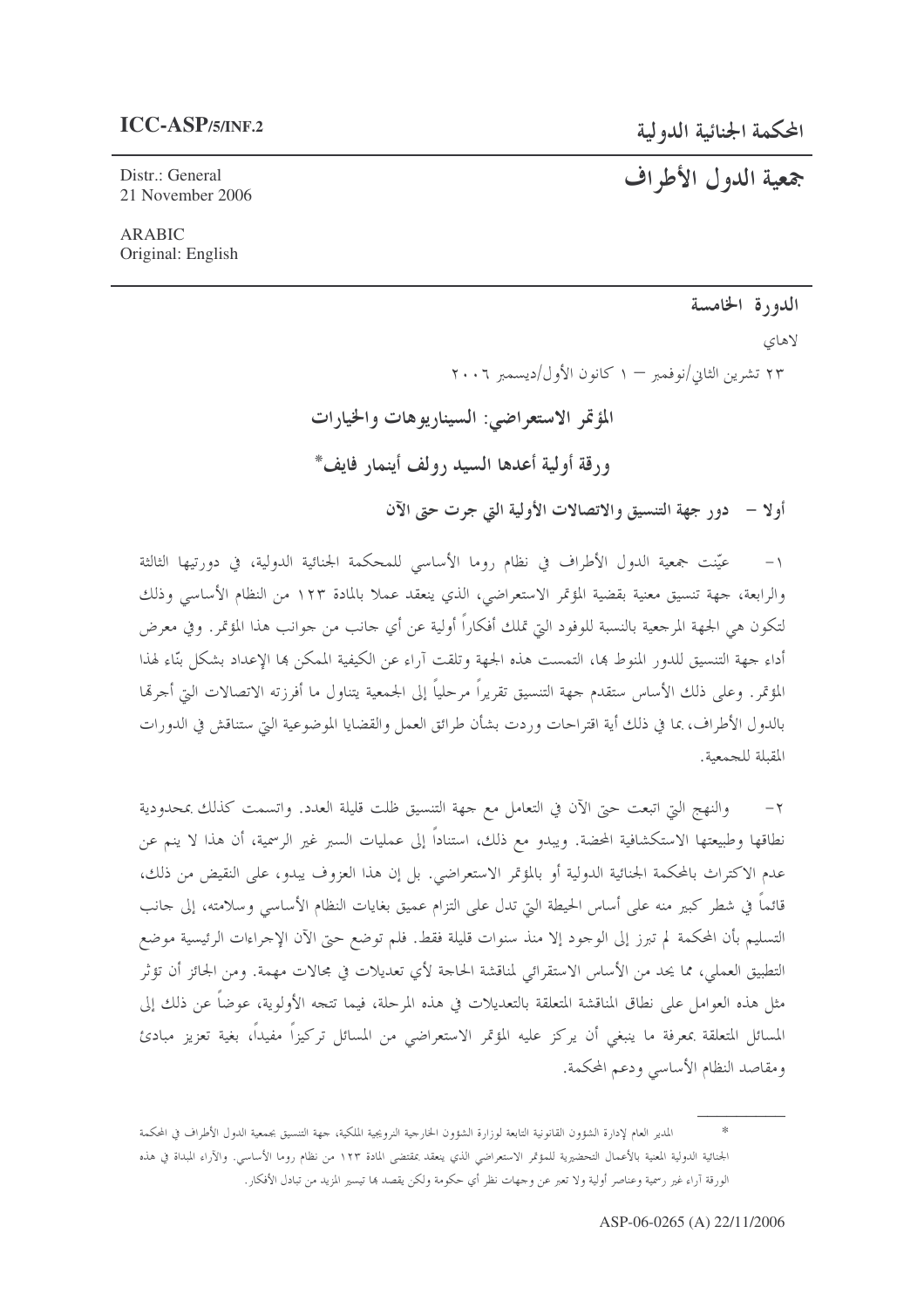## ثانيا – بعض الأفكار المتعلقة بالتحضير للمؤتمر الاستعراضي

تورد الفقرات التالية بعض الأفكار التي تساق على سبيل المساهمة في وضع إطار لإجراء المزيد من  $-\tau$ المناقشات بغية تحقيق الأهداف المشتركة على نطاق واسع المتقدمة الذكر.

# ألف – توقيت المؤتمر الاستعراضي

تنص المادة ١٢٣ من النظام الأساسي على "أن يدعو الأمين العام للأمم المتحدة" أول مؤتمر استعراضي إلى  $-\xi$ الانعقاد بعد انقضاء سبع سنوات من بدء نفاذ النظام الأساسي. ويترتب على هذا الحكم (ويمكن أن يكون هذا أوضح من الصيغتين الفرنسية والإسبانية اللتين تستخدمان عبارتي "convoquera" و"convocara") أن الدعوات إلى الانعقاد يجب أن تصدر في تموز/يوليه ٢٠٠٩. وهذا يتطلب التئام المؤتمر في غضون موعد محدد معقول بعد ذلك مما يعني انعقاده في عام ٢٠١٠ إذا رئي أن ذلك عملي.

وقد تكون هناك رغبة في أن يعقد المؤتمر في موعد يتفادى التداخل بينه وبين الدورات العادية للجمعية  $-\circ$ العامة للأمم المتحدة وجمعية الدول الأطراف. وعقد المؤتمر في عام ٢٠١٠ يمكن أن يسمح بوضع التحضيرات النهائية في عام ٢٠٠٩ من قبل المكتب الجديد للجمعية الذي سينتخب لمدة ثلاث سنوات في نماية عام ٢٠٠٨.

٦– وعلى الرغم من أن الالتزام بعقد مؤتمرات استعراضية إضافية بعد ذلك غير قائم، وبالرغم كذلك من إمكان اعتماد تعديلات في وقت لاحق بدون عقد هذه المؤتمرات. إلا أنه تنبغي ملاحظة أن المادة ١٢٣ من النظام الأساسي لا لبس فيها. فهناك إمكانية لدعوة مؤتمرات استعراضية أخرى إلى الانعقاد في أي وقت بعد ذلك استناداً إلى قرارات تتخذها الدول الأطراف بأغلبية. لذلك يجب ألا يعد المؤتمر الاستعراضي الأول على أساس أي فكرة خاطئة بأن هذا المؤتمر "سيكون هو آخر فرصة لمعالجة قضية بعينها".

### باء – طبيعة المؤتمر الاستعراضي وغرضه

تنص المادة ١٢٣ من النظام الأساسي أيضاً على أن يقوم المؤتمر الاستعراضي "بالنظر في أية تعديلات على  $-\gamma$ هذا النظام الأساسي". وهذا الاستعراض قد يشمل قائمة الجرائم الوارد بيالها في المادة ٥ دون الاقتصار على ذلك. ويجوز أن يشمل، بالإضافة على ذلك، تعديلات على أحكام ذات طابع مؤسسي وفقاً للمادة ١٢٢. وتنبغي الإشارة إلى أن هناك استعراضاً إلزامياً يجب قانوناً الاضطلاع به في المؤتمر الاستعراضي الأول. وهذا يتعلق بالحكم الانتقالي الوارد في المادة ١٢٤ بشأن تأجيل قبول اختصاص المحكمة فيما يتعلق بجرائم الحرب. وفي ما عدا هذا الاستثناء، فالأمر متروك كلياً للدول الأطراف للبت فيما إذا كانت ستجري استعراضات لأحكام أحرى أثناء المؤتمر .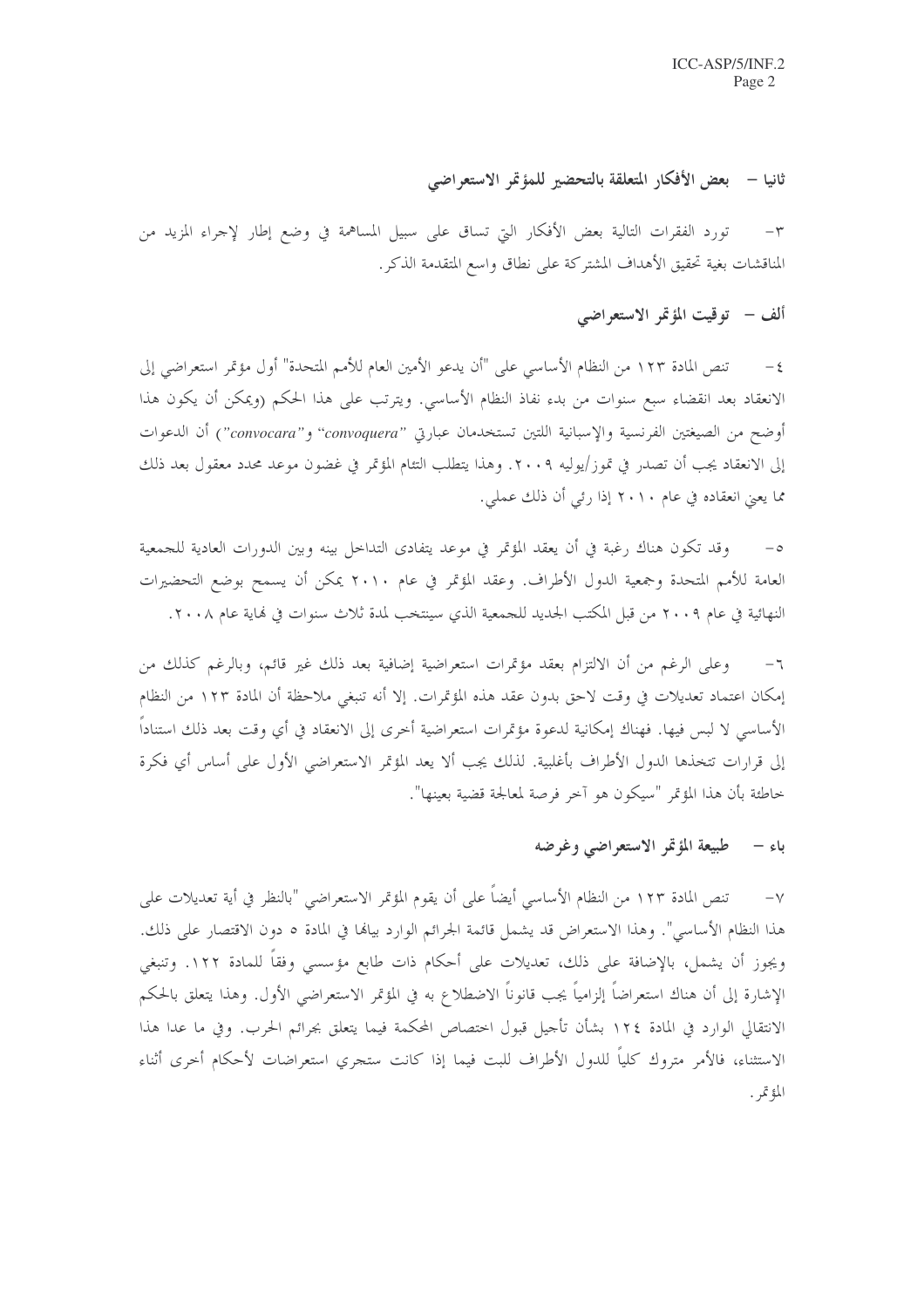وهذه الحقيقة يؤكدها أيضاً التوجيه الذي يتضمنه القراران هاء و واو من الوثيقة الختامية لمؤتمر روما  $-\lambda$ الدبلوماسي. فالقرار هاء يوصى بأن ينظر "مؤتمر استعراضي" في جرائم الإرهاب وجرائم المخدرات بغية التوصل إلى تحديد مقبول لها وإدراجها في قائمة الجرائم المشمولة باختصاص المحكمة.

علاوة على ذلك تنص الفقرة ٧ من القرار واو من الوثيقة الختامية على أن تقدم مقترحات "أثناء المؤتمر  $-9$ الاستعراضي"، بغية التوصل إلى حكم مقبول بشأن حريمة العدوان يدرج في النظام الأساسي. وتجدر الإشارة إلى أن جريمة العدوان تحظي بأولوية خاصة مثلما يفهم ذلك من سياق إدراجها في المادة ٥ من النظام الأساسي ومن العمل الذي يضطلع به حالياً الفريق العامل المخصص المعنى بجريمة العدوان، سواء أثناء مختلف دورات جمعية الدول الأطراف أو أثناء المناقشات التي تحري فيما بين الدورات. وبينت وفود عديدة لجهة التنسيق أن حصيلة الأعمال الجارية هذه ستتبين أهميتها عندما يتم وضع حدول الأعمال للمؤتمر الاستعراضي.

١٠– وعموماً، فإن المعايير التي تتضمنها الفقرات من ٣ إلى ٧ من المادة ١٢١ من النظام الأساسي معايير حاسمة فيما يتعلق بتقييم أي التعديلات يمكن اعتمادها. ولأغراض عملية، لا يمكن أن يدرج في النظام الأساسي إلاَّ المقترحات التي تستأثر بتأييد واسع النطاق والتي تتوافق الآراء بشألها على اعتبار ألها "جاهزة لإدراجها" في النظام الأساسى.

١١- ثم إن هذا الوصف الموجز للأحكام ذات الصلة بموضوع المؤتمر الاستعراضي لا توفر سوى "مخطط" معياري موجزٍ. ولا يتطرق هذا الوصف إلى ما هو لازم لعقد مؤتمر ناجح. والمسلم به في هذا السياق أن المسألة الحقيقية المطروحة تتمثل في معرفة ما الذي ترى الدول الأطراف، بالاستناد إلى المشاورات السابقة والاتفاق العريض من خلال الدعم الصادر عن شيّ الأقاليم، أن من شأنه مساعدة المحكمة وتحقيق مصالح العدالة الجنائية الدولية.

١٢– وسوف يلعب المؤتمر الاستعراضي أيضاً، وهذا أمر له دلالته، دوراً مهماً في إعطاء صورة للعالم الخارجي عن مرحلة التطور التي بلغتها حتى الآن المحكمة واستمرار قيام توافق في الآراء بين الدول الأطراف فيما يخص العدالة الجنائية الدولية. وسيتيح هذا الوضع، عملياً، فرصة "لإعادة تقييم" العدالة الجنائية الدولية في وقت يشهد وضع استراتيجيات كي تنجز المحكمتان الجنائيتان الدوليتان لرواندا وليوغوسلافيا السابقة مهمتيهما.

ولذلك فإن معايير النجاح بالنسبة للمؤتمر ربما تكون أقل ارتباطاً بالتعديلات التي تدحل على النظام  $-11$ الأساسي منهس بنوعية الرسالة التي توجه إلى المحتمع الدولي عموماً فيما يتعلق بالعدالة الجنائية الدولية من حلال عقد المؤتمر الاستعراضي.

جيم – إمكانية الاسترشاد بالمؤتمرات والعمليات الاستعراضية الأخرى

هناك معاهدات عديدة تقترن بآليات للاستعراض. وهناك نظم تعاهدية متنوعة شهدت أنواعاً مختلفة من  $-15$ المؤتمرات الاستعراضية. ومع التسليم بالاختلافات المتنوعة وبالفروق الممكن تبريرها بالنصوص المحددة لكل معاهدة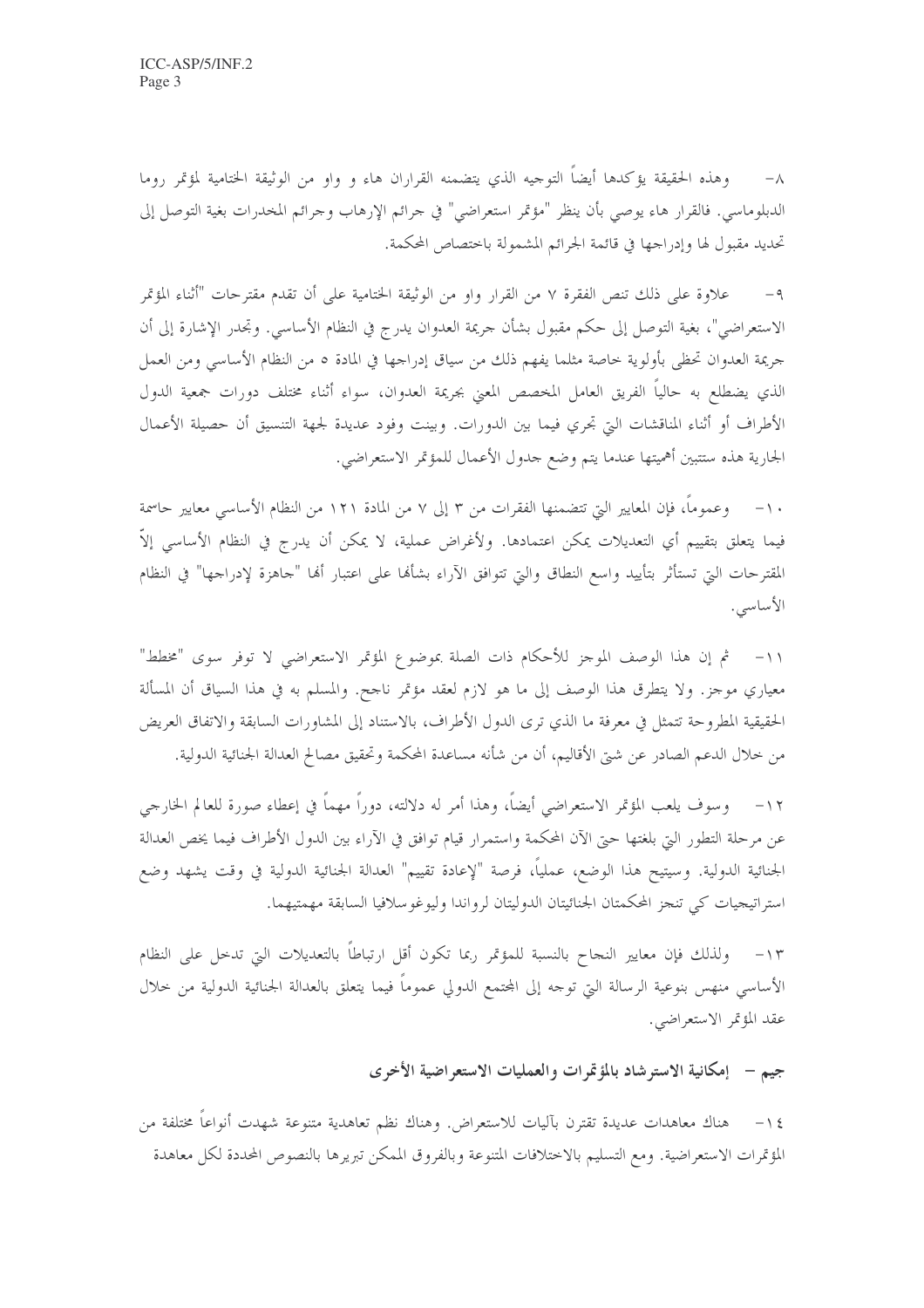هناك مع ذلك بعض الملامح المشتركة الممكن أن تكون ذات أهمية. ويمكن في بعض الحالات استلهام أو استخلاص بعض العبر من التجارب الماضية.

فالمعاهدات المتعلقة بالأسلحة المحظورة غالباً ما تكون لها آليات للاستعراض، تعكس إمكانية زيادة إضافات  $-10$ في ضوء التطورات التكنولوجية وغيرها. وقد تكون هذه النظم التعاهدية ذات علاقة بالموضوع في هذا الصدد إذا كانت توفر آلية للتقييم. وفي هذه الظروف، وإذا ما تم التوصل إلى اتفاق حول التوسُّع في قائمة الأسلحة التي تخضع لحظر شامل قد يكون لذلك الإتفاق صلة بالموضوع بالنسبة للدول الأطراف في المحكمة الجنائية الدولية.

١٦– كما تعتبر الخبرة المكتسبة من تطبيق اتفاقية الحماية المادية للمواد النووية لعام ١٩٧٩ ذات أهمية هي الأخرى. فهي توضح تطور الظروف التي أدت إلى التعديلات الموضوعية التي أدخلت على الاتفاقية الأصلية. وبدأ نفاذ هذه الاتفاقية الأخيرة في عام ١٩٨٧ وتمت عمليات استعراضها مرة كل خمس سنوات. والاستعراضات الأولى لم تكشف عن أي تصورات عامة مشتركة تقضي بضرورة إدخال تعديلات. إلاّ أن تغييرات موضوعية أدخلت في مؤتمر استعراضي عقد في عام ٢٠٠٥ نتيجة لظهور توافق في الآراء بشأن تنقيح موضوعي.

١٧ – وعقد في أيار /مايو ٢٠٠٦ المؤتمر الاستعراضي الأول المعيّ باتفاق تنفيذ ما تتضمنه اتفاقية الأمم المتحدة لقانون البحار المؤرخة ١٠ كانون الأول/ديسمبر ١٩٨٢ من أحكام بشأن حفظ وإدارة الأرصدة السمكية المتداخلة المناطق والأرصدة السمكية الكثيرة الارتحال، وذلك بعد انقضاء خمس سنوات على بدء نفاذ هذا الاتفاق. وظهرت، أثناء الأعمال التحضيرية، الحاجة إلى التشديد على قضايا رئيسية مثل:

- مدى ما تم تضمينه في القوانين الوطنية من القواعد ذات العلاقة بالموضوع؛
	- مدى ما تم تطبيقه عملياً من الأحكام ذات العلاقة بالموضوع؛
- مدى ما اتخذته الدول من تدابير لتلافي الأوضاع التي لم تطبق فيها عمليا تلك الأحكام.

١٨– وفي حالة اتفاق عام ١٩٩٥، يعتبر الوقت الذي انقضى على بدء نفاذه وقتاً قصيراً. ورئي أنه يكون من المفيد تقاسم وحهات النظر وتبادل المعارف الأعم حول تنفيذ معايير المعاهدة على المستويين الوطني والإقليمي وحول قضايا الامتثال وما يتصل ها من تحديات. ولم يكن المقصود من هذا التقييم مراقبة الدول وإنما توفير تبادل مثمر مهم بين الدول وغيرها من الجهات الفاعلة المهمة بما فيها المجتمع المدني. واعتبر هذا التقييم بوصفه مساهمة مهمة في تعزيز فعالية الاتفاق والمشاركـــة فيه. وأرحئت إمكانية النظر في التعديلات إلى مرحلة لاحقة استنادا إلى تقييم للاحتياجات.

١٩- وقبل البت في مدة المؤتمر الاستعراضي وفي جدول أعماله لا بد من أن تطرح أسئلة واقعية وعملية بشأن ما عساه أن يكون مفيداً بالنسبة للمعاهدة ولتحقيق غايالها.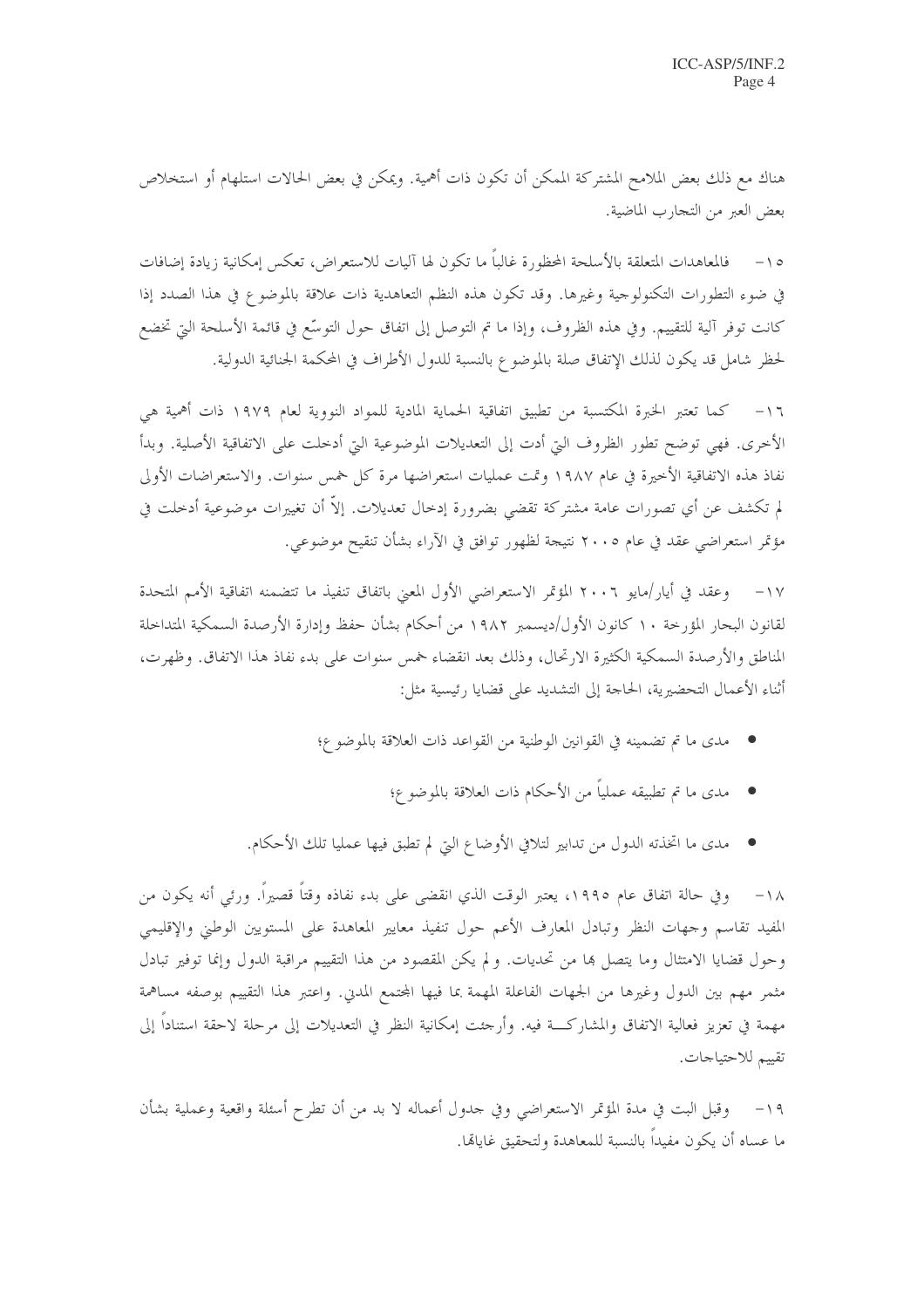دال – ﴿ إِطَارِ مؤسسى مُكَنِّ لِلْمِزِيدِ مِنِ الْعِمَلِ التَّحِضِيرِ ي

إن النهوج المحدودة التي اتبعت في التعامل مع جهة التنسيق حتى الآن ربما توحي بأن ليس هناك حاجة  $-\tau$ . حقيقية عاجلة لتغييرات تدخل على النظام الأساسي دون المساس بالعمل الجاري بشأن حريمة العدوان.

٢١ – ومع ذلك، تدعو الحاجة إلى الشروع في الأعمال التحضيرية عام ٢٠٠٦ بغية استغلال ما يتبقى من الوقت قبل موعد المؤتمر (أي السنتان المقبلتان) للعمل على تأمين حظوظ النجاح.

وكخطوة أولى، يمكن النظر في إنشاء فريق عامل تابع لجمعية الدول الأطراف لهذا الغرض. ويمكن أن تعقد  $-\tau$ احتماعات غير رسمية حلال الفترات الفاصلة ما بين الدورات تتناول قضايا محددة.

ويمكن لهذا الفريق العامل أن ينظر في الفئات العامة الثلاث التالية من القضايا ويعد الوثائق المتعلقة بما  $-\tau\tau$ وهي:

- توضيح النظام الداخلي المضبوط الذي يسري على المؤتمر الاستعراضي (انظر المواد ٢ (٢) وما  $\tilde{(\cdot)}$ بعدها من النظام الداخلي لجمعية الدول الأطراف).
	- سبل تنظيم البنود التالية لإدراجها في جدول أعمال المؤتمر :  $(\rightarrow)$
	- $\sim$ إعادة تقييم لأنشطة المحكمة وإبراز القضايا التي ستكون مفيدة بالنسبة للمحكمة؛
- $45$ النظـــر في التقــــدم المحرز في شتى المحافل القائمة التي لها صلة بما يمكن إدخاله من التعديلات على النظام الأساسي؛
- $44.6$ النظر في حصيلة عمل الفريق العامل الخاص المعنى بجريمة العدوان (مع التشديد الخاص على هذا البند)؛
- النظر في أية قضايا يمكن أن تفضي إلى إدخال تعديلات المفروض أن يناقشها الفريق  $\frac{1}{2}$ الإزدواجية بين ما يضطلع به وبين العمل الجاري في محافل أخرى. علاوة على ذلك، سوف يراعى النظر في التعديلات المراعاة التامة ضرورة تأمين الدعم الواسع النطاق لكي يكتب النجاح للمقترحات.

القضايا العملية والتنظيمية ذات الصلة بالترتيبات المالية والإدارية وغيرها من الترتيبات بما في  $(\tau)$ ذلك النظر في الاحتياجات المعينة للأمانة.